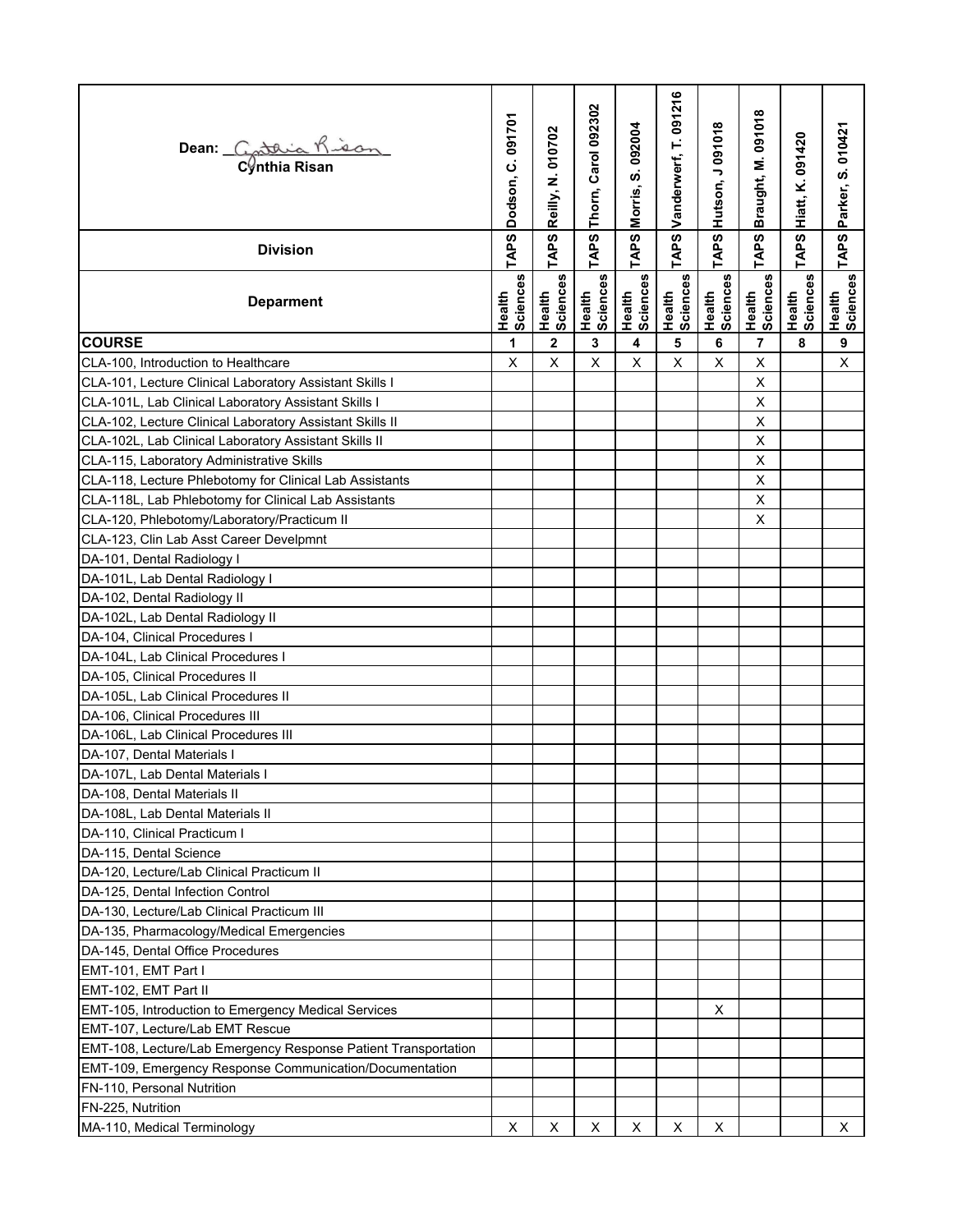| MA-112, Medical Office Practice                                |         |   |                |                    |             |                           |  | X |
|----------------------------------------------------------------|---------|---|----------------|--------------------|-------------|---------------------------|--|---|
| MA-115, Lecture Phlebotomy for Medical Assistants              |         |   |                |                    |             |                           |  | X |
| MA-115L, Lab Phlebotomy for Medical Assistants                 |         |   |                |                    |             |                           |  | X |
| MA-116, Introduction to Medications                            | X       | X | X              | X                  |             | X                         |  | X |
| MA-117, Lecture Clinical Lab Procedures I                      |         |   |                |                    |             |                           |  | X |
| MA-117L, Lab Clinical Lab Procedures I                         |         |   |                |                    |             |                           |  | X |
| MA-118, Lecture Examination Room Techniques                    |         |   |                |                    |             |                           |  | X |
| MA-118L, Lab Examination Room Techniques                       |         |   |                |                    |             |                           |  | X |
| MA-119, Lecture/Lab Medical Assistant Practicum                |         |   |                |                    |             |                           |  | X |
| MA-121, Lecture Clinical Lab Procedures II                     |         |   |                |                    |             |                           |  | X |
| MA-121L, Lab Clinical Lab Procedures II                        |         |   |                |                    |             |                           |  | X |
| MA-135, Comm/Ethcl Prac in Hlth Sttngs                         |         |   |                |                    |             |                           |  | X |
| MA-145, Insurance & Health Information Management              |         |   |                |                    |             |                           |  | X |
| NRS-110, Foundations of Nursing-Health Promotion               | X       | X | X              | X                  | X           | X                         |  |   |
| NRS-110C, Foundations of Nursing-Health Promotion Clinical     | $\sf X$ | X | X              | $\mathsf X$        | X           | $\pmb{\times}$            |  |   |
| NRS-111, Foundations of Nursing in Chronic Illness I           | X       | X | X              | X                  | X           | X                         |  |   |
| NRS-111C, Foundations of Nursing in Chronic Illness I Clinical | X       | X | X              | X                  | Χ           | X                         |  |   |
| NRS-112, Foundations of Nursing in Acute Care I                | $\sf X$ | X | $\mathsf X$    | $\mathsf X$        | $\mathsf X$ | $\pmb{\times}$            |  |   |
| NRS-112C, Foundations of Nursing in Acute Care I Clinical      | X       | X | X              | $\mathsf{X}$       | X           | $\pmb{\times}$            |  |   |
| NRS-221, Chronic Illness II & End of Life                      | X       | X | X              | X                  | X           | $\times$                  |  |   |
| NRS-221C. Chronic Illness II & End of Life Clinical            | X       | X | X              | X                  | X           | X                         |  |   |
| NRS-222, Nursing in Acute Care II & End of Life                | X       | X | X              | X                  | Χ           | X                         |  |   |
| NRS-222C, Nursing in Acute Care II & End of Life Clinical      | $\sf X$ | X | X              | $\pmb{\mathsf{X}}$ | X           | $\pmb{\times}$            |  |   |
| NRS-224, Integrative Practicum                                 | X       | X | X              | $\mathsf{X}$       | X           | X                         |  |   |
| NRS-224C, Integrative Practicum Clinical                       | X       | X | X              | $\mathsf{X}$       | $\times$    | $\boldsymbol{\mathsf{X}}$ |  |   |
| NRS-230, Clinical Pharmacology I                               | X       | X | X              | X                  |             | X                         |  |   |
| NRS-231, Clinical Pharmacology II                              | $\sf X$ | X | $\pmb{\times}$ | X                  |             | $\pmb{\times}$            |  |   |
| NRS-232, Pathophysiological Processes I                        | X       | X | X              | X                  |             | X                         |  |   |
| NRS-233, Pathophysiological Processes II                       | X       | X | X              | $\mathsf X$        |             | X                         |  |   |
| NUR-100, Lecture/Lab Nursing Assistant I                       | X       | X | X              | $\mathsf X$        | X           | X                         |  |   |
| NUR-100C, Nursing Assistant I Clincal                          | X       | X | X              | X                  | X           | $\mathsf X$               |  |   |
| NUR-101, Certified Nursing Assistant 2 - Acute Care            | X       | X | X              | X                  | X           | X                         |  |   |
| NUR-101C, Certified Nursing Assistant 2 - Acute Care Clinical  | X       | X | X              | X                  | Χ           | X                         |  |   |
| NUR-160, Fluid & Electrolytes                                  | X       | X | X              | X                  | Χ           | X                         |  |   |